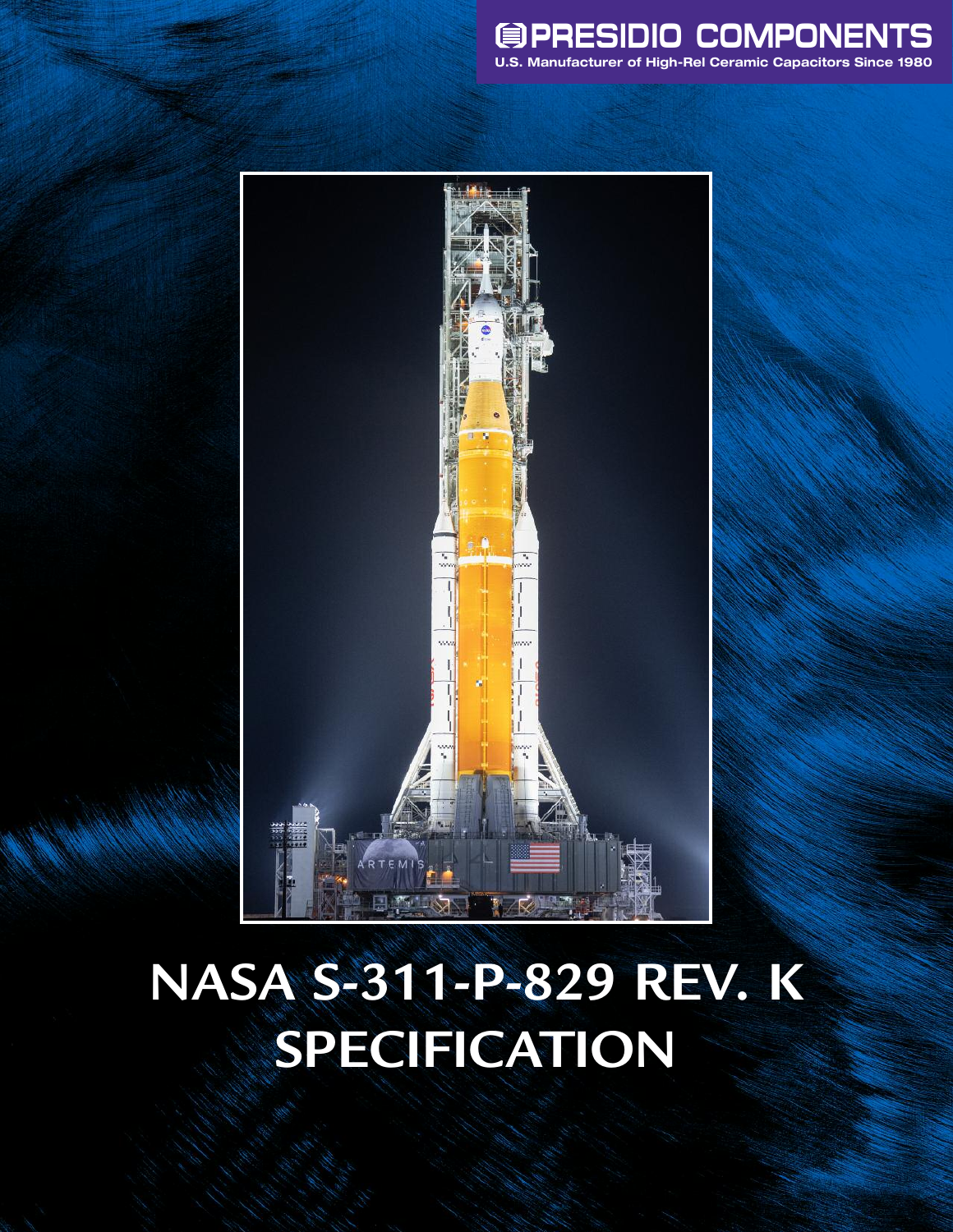| <b>REVISIONS</b>                                                                                           |                                                                                                                                                                                                   |  |             |                                                                                                                        |                 |  |  |
|------------------------------------------------------------------------------------------------------------|---------------------------------------------------------------------------------------------------------------------------------------------------------------------------------------------------|--|-------------|------------------------------------------------------------------------------------------------------------------------|-----------------|--|--|
| <b>SYMBOL</b>                                                                                              | <b>DESCRIPTION</b>                                                                                                                                                                                |  |             | <b>DATE</b>                                                                                                            | <b>APPROVAL</b> |  |  |
| A                                                                                                          | <b>Initial Release</b><br>Revised numbering scheme, separated electrical and<br>mechanical, editorial changes throughout                                                                          |  |             | 07/08/2008<br>07/14/2009                                                                                               | JS<br><b>JS</b> |  |  |
| B                                                                                                          | Corrected typographical errors in PIN table, added<br>flag note 1.                                                                                                                                |  | 08/06/2009  |                                                                                                                        | <b>JS</b>       |  |  |
| C                                                                                                          | Added 1712/25V, 0805/50V, 0805/100V, deleted                                                                                                                                                      |  | 01/13/2010  |                                                                                                                        | <b>JS</b>       |  |  |
| D                                                                                                          | errant para. 4.6.6, clarified paragraph 1.2.1 testing<br>Added Table I values, added low inductance reverse<br>geometry styles, reduced 25V dielectric thickness,<br>editorial changes throughout |  | 07/07/2010  |                                                                                                                        | <b>JS</b>       |  |  |
| E                                                                                                          | RN A177; Revised Table I, added new terminations,<br>increased voltages, editorial corrections, removed<br>Paragraph 6.4 restriction.                                                             |  |             | 07/10/2012                                                                                                             | <b>JS</b>       |  |  |
| $\mathbf{F}$                                                                                               | RN A187; Added new 10V values, added<br>Solderability for "N" terminations, clarified<br>moisture resistance test conditions, clarified part<br>marking.                                          |  |             |                                                                                                                        | <b>JS</b>       |  |  |
|                                                                                                            |                                                                                                                                                                                                   |  |             |                                                                                                                        |                 |  |  |
|                                                                                                            | <b>SHEET REVISION STATUS</b>                                                                                                                                                                      |  |             |                                                                                                                        |                 |  |  |
|                                                                                                            | All sheets are at the same revision                                                                                                                                                               |  |             |                                                                                                                        |                 |  |  |
| <b>ORIGINATOR:</b><br>Dennis Krus                                                                          | Original signature on file                                                                                                                                                                        |  | <b>DATE</b> |                                                                                                                        | FSC: 5910       |  |  |
| <b>APPROVED:</b><br>Dennis Krus<br>Original signature on file                                              |                                                                                                                                                                                                   |  |             | <b>SPECIFICATION</b><br><b>CONTROL DRAWING</b><br>Capacitor, Ceramic,<br>Multilayer Chip,<br><b>Space Applications</b> |                 |  |  |
| <b>ENGINEERING APPROVAL:</b><br>Thomas R. Duffy<br>Original signature on file                              |                                                                                                                                                                                                   |  |             |                                                                                                                        |                 |  |  |
| <b>CODE 562 APPROVAL:</b>                                                                                  |                                                                                                                                                                                                   |  |             |                                                                                                                        |                 |  |  |
| Marcellus A. Proctor<br>Original signature on file                                                         |                                                                                                                                                                                                   |  |             |                                                                                                                        |                 |  |  |
| CODE 562 SUPERVISORY APPROVAL:<br>Kusum K. Sahu                                                            |                                                                                                                                                                                                   |  |             | S-311-P-829                                                                                                            |                 |  |  |
| NATIONAL AERONAUTICS AND SPACE ADMINISTRATION<br><b>GODDARD SPACE FLIGHT CENTER</b><br>GREENBELT, MD 20771 |                                                                                                                                                                                                   |  |             |                                                                                                                        |                 |  |  |
| CAGE CODE: 25306                                                                                           |                                                                                                                                                                                                   |  |             |                                                                                                                        |                 |  |  |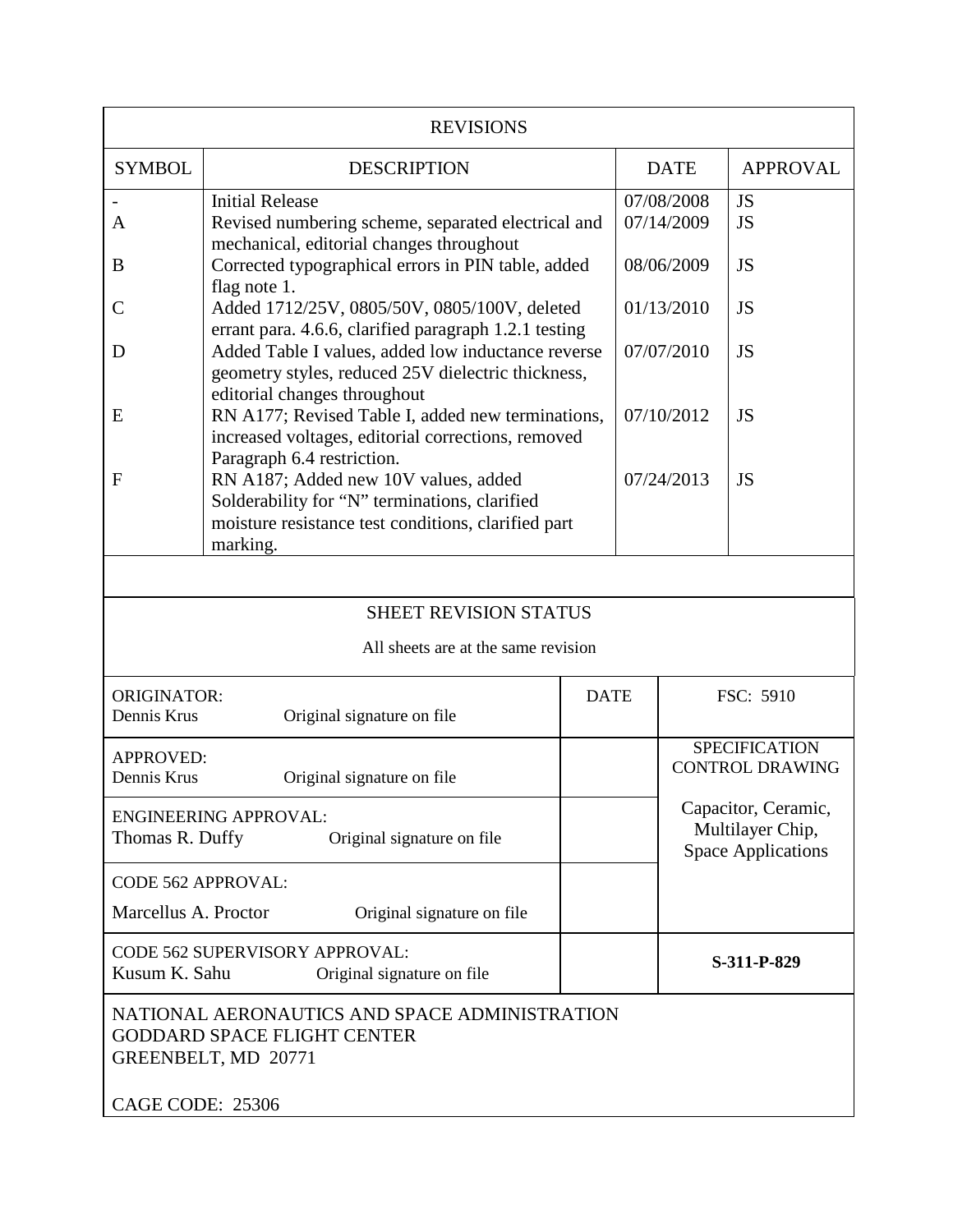| REVISIONS (continued)                                                                                      |                                                                                                                                                                                                                                                                                                                                                                        |                        |                        |  |  |  |
|------------------------------------------------------------------------------------------------------------|------------------------------------------------------------------------------------------------------------------------------------------------------------------------------------------------------------------------------------------------------------------------------------------------------------------------------------------------------------------------|------------------------|------------------------|--|--|--|
| <b>SYMBOL</b>                                                                                              | <b>DESCRIPTION</b>                                                                                                                                                                                                                                                                                                                                                     | <b>DATE</b>            | <b>APPROVAL</b>        |  |  |  |
| G<br>H                                                                                                     | RN A195; Table I changes: Added new 0402 10V;<br>increased 0402 16V values; added new 0603 10V;<br>removed errant /6 references; reduced NPO, 50V<br>minimum dielectric thickness (all changes in bold);<br>added annual summary report; minor editorial<br>changes throughout<br>RN A207; DF changes for X7R; Remove CSAM<br>sample option; Clarified low capacitance | 01/21/2015<br>1/5/2017 | <b>JS</b><br><b>JS</b> |  |  |  |
|                                                                                                            | designation in Paragraph 1.2; added flag note /6 to<br>Table I and paragraph 3.7; removed flag note 3/ in<br>Table I; added 0508, 6.3V part; modified Group B<br>sample storage requirement in paragraph 4.6.5; 1209<br>length tolerance changed to 0.010"; updated<br>calibration standards in reference documents.                                                   |                        |                        |  |  |  |
| J                                                                                                          | RN A211; Added "A" tolerance and updated flag<br>note 1/ in paragraph 1.2; 0306 16V part added                                                                                                                                                                                                                                                                         | 2/16/2017              | EH                     |  |  |  |
| K                                                                                                          | RN A219; Added "H" finish; Updated paragraph<br>1.2.3; Updated paragraph 4.6.4 requirements to<br>reflect test differences based on termination types                                                                                                                                                                                                                  | 8/30/2018              | <b>BM</b>              |  |  |  |
|                                                                                                            |                                                                                                                                                                                                                                                                                                                                                                        |                        |                        |  |  |  |
|                                                                                                            |                                                                                                                                                                                                                                                                                                                                                                        |                        |                        |  |  |  |
| NATIONAL AERONAUTICS AND SPACE ADMINISTRATION<br><b>GODDARD SPACE FLIGHT CENTER</b><br>GREENBELT, MD 20771 |                                                                                                                                                                                                                                                                                                                                                                        |                        |                        |  |  |  |
| CAGE CODE: 25306                                                                                           |                                                                                                                                                                                                                                                                                                                                                                        |                        |                        |  |  |  |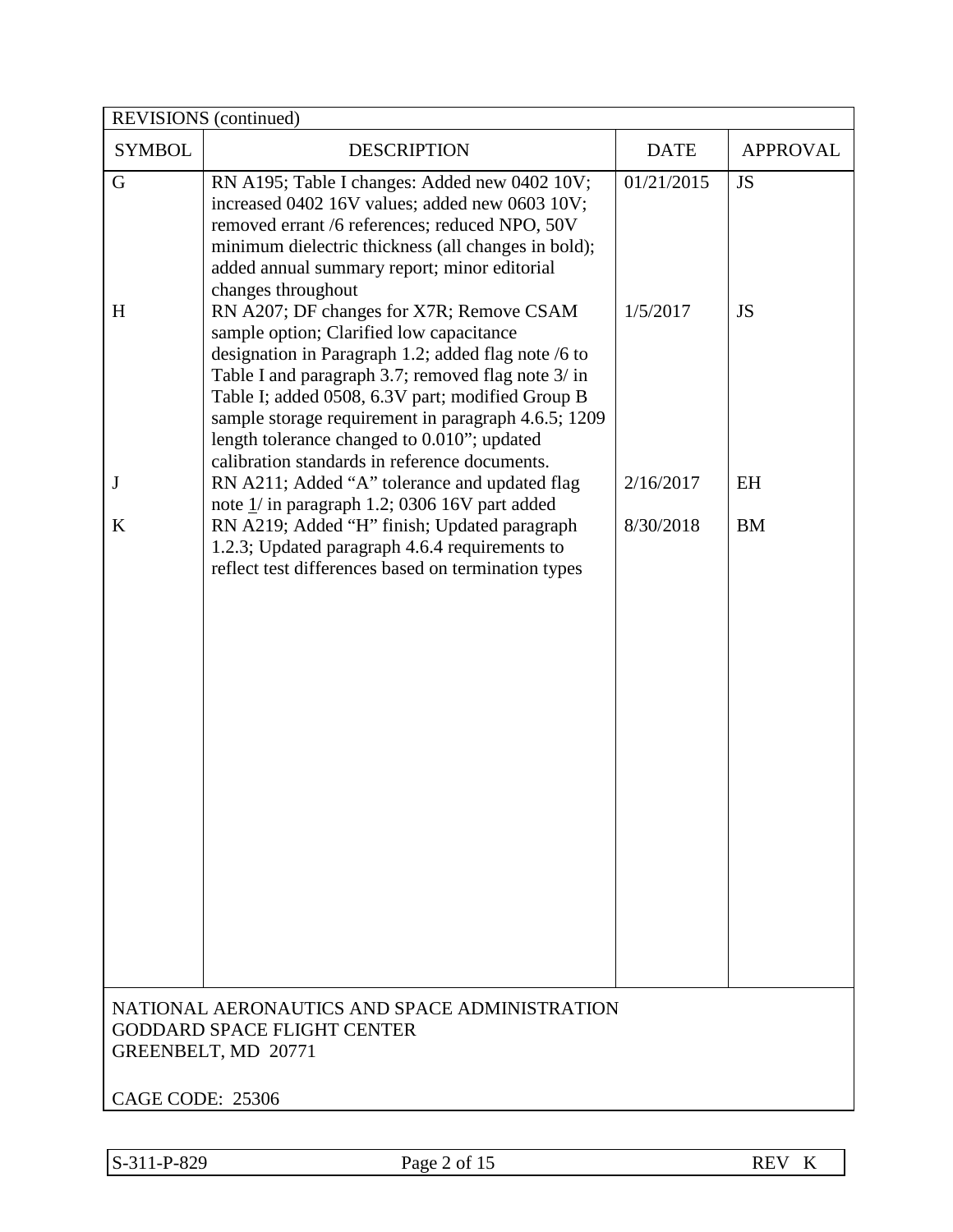## **1. SCOPE**

1.1 Purpose. This specification defines the general requirements for high reliability, ceramic dielectric, multilayer, fixed value chip capacitors for space, missile and other high reliability applications. It defines the test and qualification parameters for extended range capacitors required by the very low power, low voltage assemblies used for flight.

1.2 Part or Identifying Number (PIN). The complete PIN for the Multilayer Chip Capacitors supplied to this specification shall be specified as follows. Allowable combinations of voltage, capacitance, dielectric type, and package size shall be described in Table I herein.

| <b>GSFC</b><br>Identifier | Ultrasonic<br>Examination<br>(replaces dash<br>character) | Size Code  | Dielectric<br>Type | Capacitance<br>(pF)                            | Tolerance $1/$          | Voltage<br>(Vdc) | Termination               | Packaging/Marking<br>2/                        |
|---------------------------|-----------------------------------------------------------|------------|--------------------|------------------------------------------------|-------------------------|------------------|---------------------------|------------------------------------------------|
| G311P829                  | $A = 100%$                                                | $A = 0402$ | $N = NPO$          | <b>XXX</b><br>Nominal<br>capacitance           | $A = +/- 0.05pF$        | $1 = 25V$        | $P = PdAg$ alloy          | $1 = 7''$ T/R,<br>unmarked<br>capacitors       |
|                           |                                                           | $B = 0403$ | $X = X7R$          | value in pF:<br>First two<br>digits are        | $B = +/- 0.10pF$        | $2 = 50V$        | $N = Ni-Sn/Pb$<br>Plated  | $2 = 7$ " T/R, marked<br>capacitors            |
|                           |                                                           | $C = 0504$ |                    | significant and<br>last digit<br>specifies the | $C = +/- 0.25pF$        | $3 = 100V$       | $G = Ag-Ni-Au$<br>plated  | $3$ = Waffle Pack,<br>unmarked<br>capacitors   |
|                           |                                                           | $D = 0603$ |                    | number of<br>zeros to                          | $D = +/- 0.50pF$        | $4 = 5V$         | $H = Gold,$<br>Thick Film | $4 = \text{Waffle Pack.}$<br>marked capacitors |
|                           |                                                           | $E = 0805$ |                    | follow.<br>When nominal                        | $F = +/- 1\%$           | $5 = 10V$        |                           |                                                |
|                           |                                                           | $F = 1206$ |                    | value is<br>$<$ 10 pF, the                     | $G = +/- 2\%$           | $6 = 16V$        |                           |                                                |
|                           |                                                           | $G = 1209$ |                    | letter "R" is<br>used to                       | $J = +/- 5\%$           | $7 = 6.3V$       |                           |                                                |
|                           |                                                           | $H = 1725$ |                    | indicate the<br>decimal point;                 | $K = +/- 10\%$          |                  |                           |                                                |
|                           |                                                           | $J = 2225$ |                    | succeeding<br>$digit(s)$ are                   | $L = +20\%$ /<br>$-10%$ |                  |                           |                                                |
|                           |                                                           | $K = 1712$ |                    | significant;<br>$e.g.$ 1 $R0$                  |                         |                  |                           |                                                |
|                           |                                                           | $L = 0502$ |                    | indicates<br>$1.0^{\circ}$ pF; R75             |                         |                  |                           |                                                |
|                           |                                                           | $M = 0306$ |                    | indicates<br>$0.75$ pF; $0R5$                  |                         |                  |                           |                                                |
|                           |                                                           | $N = 0508$ |                    | indicates 0.5<br>pF.                           |                         |                  |                           |                                                |
|                           |                                                           | $P = 0612$ |                    |                                                |                         |                  |                           |                                                |
|                           |                                                           | $Q = 0912$ |                    |                                                |                         |                  |                           |                                                |
|                           |                                                           | $R = 1812$ |                    |                                                |                         |                  |                           |                                                |

1/ Tolerances A, B, C, D, F, G, and J are valid for NPO dielectric only. Tolerances B, C, and D are valid for capacitance values  $\langle 10pF \text{ only}$ ; tolerance A is valid for capacitance values  $\leq 6.2pF$ . 2/ Packages smaller than 0805 cannot be selected with the marking option (2 or 4) due to physical size constraints.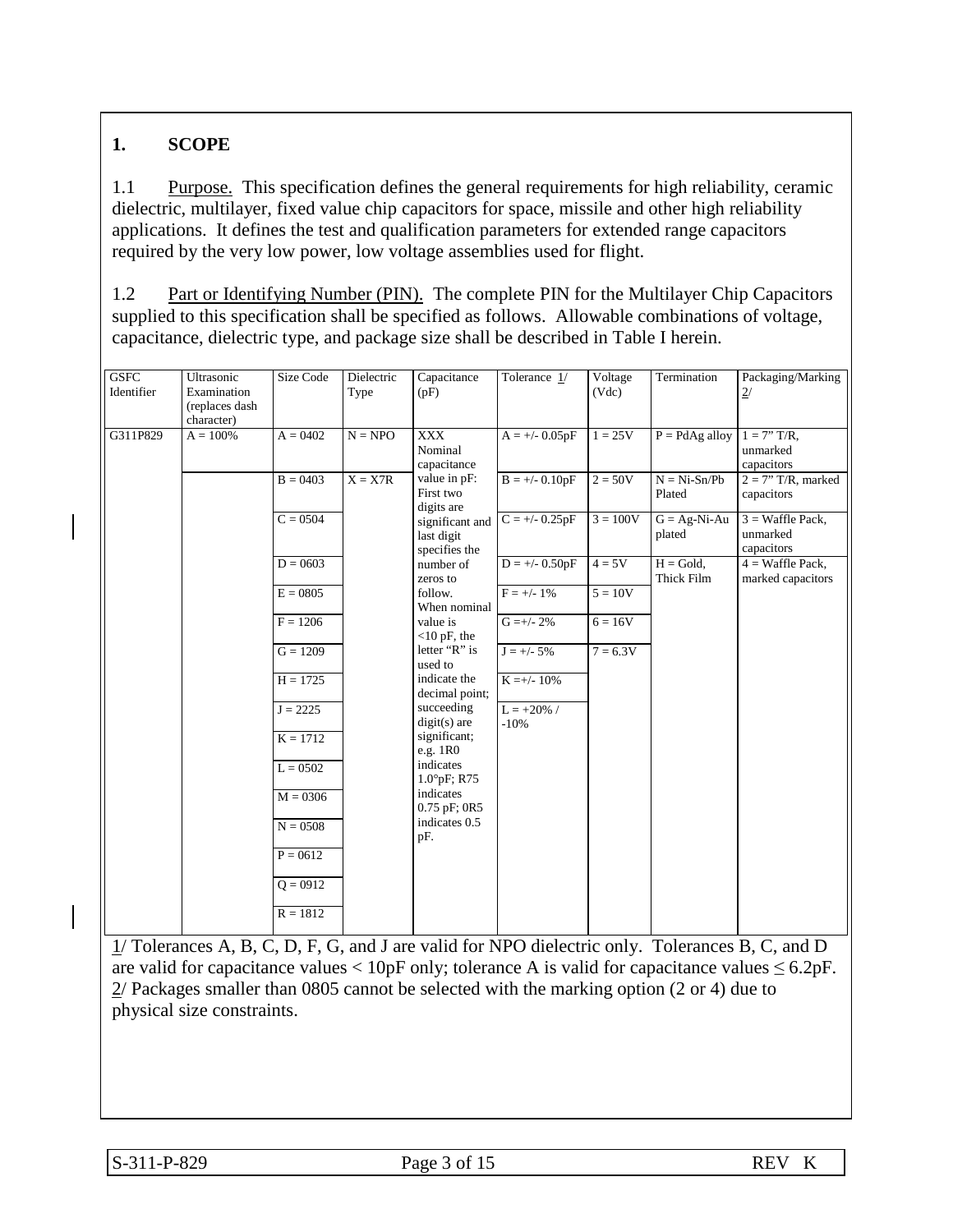1.2.1 Ultrasonic examination. Devices supplied to this specification shall be subjected to ultrasonic examination in accordance with the manufacturer's standard procedures and MIL-PRF-123, except as modified herein. 100% inspection complies with the MIL-PRF-123 sample requirements. Ultrasonic examination may be performed prior to capacitor termination (in accordance with MIL-PRF-123 requirements) or after capacitor termination, at the manufacturer's option.

1.2.2 Dielectric Type. The voltage temperature characteristic shall be referenced to the +25<sup>o</sup>C value, and shall be applicable over the entire temperature range of -55 $\degree$ C to +125 $\degree$ C. Dielectric type NPO ("N") shall be  $0 \pm 30$  ppm/ $\degree$ C, and dielectric type X7R ("X") shall be +15, -15 percent.

1.2.3 Termination. Devices supplied to this specification shall have a termination coating of palladium silver alloy (MIL-PRF-123, type M), or base metal barrier tin-lead solder (MIL-PRF-123, type Z) plated, or base metal barrier gold (MIL-PRF-123, type G) plated, or Thick Film Gold (MIL-PRF-32535, type H). Tin lead solder plating shall contain a minimum of 4% lead, by mass. Note that the palladium silver alloy and thick film gold termination coatings are not recommended for applications using eutectic solder attach methods; PdAg termination coating is appropriate for conductive epoxy mounting techniques only. Thick film Au termination coating is appropriate for conductive epoxy mounting. Thick film Au terminations are also appropriate for wire bonding.

1.2.4 Package/Marking. Capacitors supplied to this specification may be supplied as unmarked or marked, as designed by the marking identifier code in the GSFC PIN. Capacitors shall be unmarked, and packaged on 7" tape and reel (identifier code 1), or in waffle packs (identifier code 3). Capacitors shall be marked per the manufacturer's standard marking procedure and nomenclature (or MIL-PRF-123 nomenclature), and packaged on 7" tape and reel (identifier code 2), or in waffle packs (identifier code 4). For marked capacitors, size codes smaller than 0805 (A, B, C, D, L, M, N, and P) are not available, due to physical size constraints.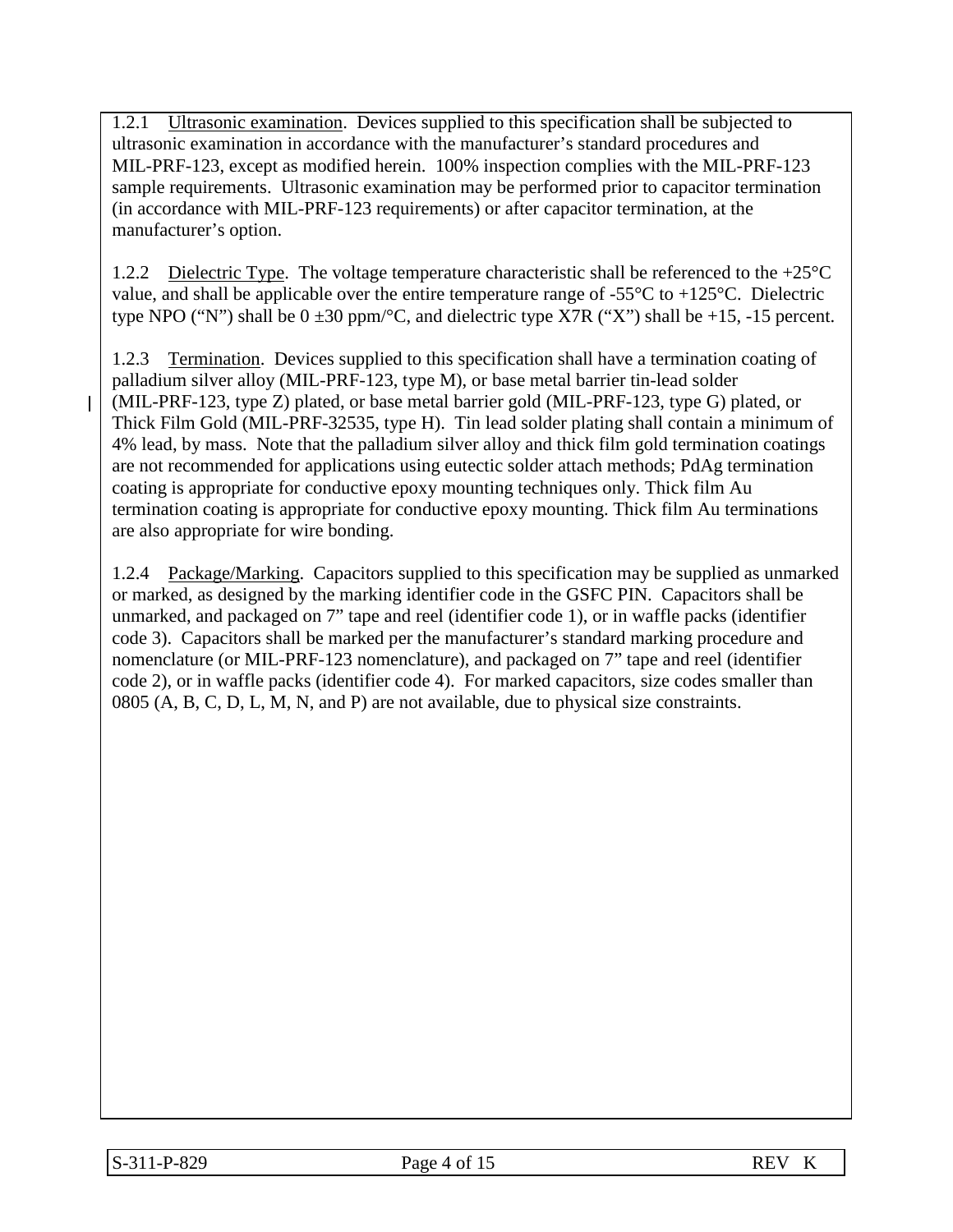|                     | Table I. Allowable Capacitance/Voltage Combinations |                               |                                                     |                               |                                                     |  |  |
|---------------------|-----------------------------------------------------|-------------------------------|-----------------------------------------------------|-------------------------------|-----------------------------------------------------|--|--|
|                     |                                                     | <b>NPO Dielectric</b>         |                                                     | <b>X7R Dielectric</b>         |                                                     |  |  |
| Case<br><b>Size</b> | Maximum Working<br><b>Voltage (Vdc)</b>             | <b>Maximum</b><br>Capacitance | <b>Minimum</b><br><b>Dielectric</b><br>Thickness 2/ | <b>Maximum</b><br>Capacitance | <b>Minimum</b><br><b>Dielectric</b><br>Thickness 2/ |  |  |
| 0402                | 10 V                                                | <b>NA</b>                     | <b>NA</b>                                           | $0.1 \mu F 5/$                | $0.25$ mils                                         |  |  |
| 0402                | 16 V                                                | <b>NA</b>                     | <b>NA</b>                                           | $0.01 \mu F$                  | $0.4$ mils                                          |  |  |
| 0402                | 25 V                                                | 120 pF                        | $0.6$ mils                                          | 4700 pF                       | $0.8$ mils                                          |  |  |
| 0402                | 50 V                                                | $100$ pF                      | $0.7$ mils                                          | 3900 pF                       | $0.8$ mils                                          |  |  |
| 0402                | 100 V                                               | 39 pF                         | 1.0 mils                                            | 1200 pF                       | 1.0 mils                                            |  |  |
| 0403                | 16 V                                                | NA                            | <b>NA</b>                                           | $0.022 \mu F$                 | $0.4$ mils                                          |  |  |
| 0403                | 25 V                                                | 390 pF                        | $0.6$ mils                                          | $0.015 \,\mu F$               | $0.8$ mils                                          |  |  |
| 0403                | 50 V                                                | 330 pF                        | $0.7$ mils                                          | $0.012 \,\mu F$               | $0.8$ mils                                          |  |  |
| 0403                | 100 V                                               | 68 pF                         | 1.0 mils                                            | 2200 pF                       | 1.0 mils                                            |  |  |
| 0502                | 6.3 V                                               | <b>NA</b>                     | <b>NA</b>                                           | $0.1 \mu F$                   | $0.4$ mils                                          |  |  |
| 0504                | 16 V                                                | NA                            | <b>NA</b>                                           | $0.082 \,\mu F$               | $0.4$ mils                                          |  |  |
| 0504                | 25 V                                                | 1500 pF                       | $0.6$ mils                                          | $0.047 \mu F$                 | $0.8$ mils                                          |  |  |
| 0504                | 50 V                                                | 1200 pF                       | $0.7$ mils                                          | $0.039 \,\mu F$               | $0.8$ mils                                          |  |  |
| 0504                | 100 V                                               | 180 pF                        | 1.0 mils                                            | 6800 pF                       | 1.0 mils                                            |  |  |
| 03064/              | 5V                                                  | NA                            | <b>NA</b>                                           | $0.1 \mu F / 5$               | $0.25$ mils                                         |  |  |
| 0306 4/             | 16V                                                 | <b>NA</b>                     | <b>NA</b>                                           | $0.1 \,\mu F / 5$             | $0.25$ mils                                         |  |  |
| 0306 4/             | 25V                                                 | <b>NA</b>                     | <b>NA</b>                                           | $.022 \mu F$                  | $0.8$ mils                                          |  |  |
| 0603                | 10V                                                 | <b>NA</b>                     | <b>NA</b>                                           | $0.22 \mu F$ 5/               | $0.3$ mils                                          |  |  |
| 0603                | 16 V                                                | <b>NA</b>                     | <b>NA</b>                                           | $0.1 \,\mu F \, 6/$           | $0.4$ mils                                          |  |  |
| 0603                | 25 V                                                | 680 pF                        | $0.6$ mils                                          | $0.027 \,\mu F$               | $0.8$ mils                                          |  |  |
| 0603                | 50 V                                                | 560 pF                        | $0.7$ mils                                          | $0.022 \,\mu F$               | $0.8$ mils                                          |  |  |
| 0603                | 100 V                                               | 100 pF                        | 1.0 mils                                            | 3300 pF                       | 1.0 mils                                            |  |  |
| 0508 4/             | 6.3 V                                               | <b>NA</b>                     | <b>NA</b>                                           | $0.18$ uF                     | $0.3$ mils                                          |  |  |
| 0508 4/             | 10V                                                 | <b>NA</b>                     | <b>NA</b>                                           | $0.12 \mu F$                  | $0.4$ mils                                          |  |  |
| 0508 4/             | 16V                                                 | <b>NA</b>                     | <b>NA</b>                                           | $0.1 \mu F$                   | $0.4$ mils                                          |  |  |
| 0508 4/             | 25V                                                 | <b>NA</b>                     | <b>NA</b>                                           | $0.047 \,\mu F$               | $0.8$ mils                                          |  |  |
| 0805                | 10 V                                                | NA                            | <b>NA</b>                                           | $1.0 \,\mu F$ /5              | $0.3$ mils                                          |  |  |
| 0805                | 16 V                                                | <b>NA</b>                     | NA                                                  | $0.22 \mu F$                  | $0.4$ mils                                          |  |  |
| 0805                | 25 V                                                | 2700 pF                       | $0.6$ mils                                          | $0.10 \,\mathrm{\upmu F}$     | $0.8$ mils                                          |  |  |
| 0805                | 50 V                                                | 2200 pF                       | $0.7$ mils                                          | $0.1 \mu F$                   | $0.8$ mils                                          |  |  |
| 0805                | 100 V                                               | 560 pF                        | 1.0 mils                                            | $0.022 \mu F$                 | 1.0 mils                                            |  |  |
| 06124/              | 16V                                                 | <b>NA</b>                     | <b>NA</b>                                           | $0.27 \mu F$                  | $0.4$ mils                                          |  |  |
| 06124/              | 25V                                                 | <b>NA</b>                     | <b>NA</b>                                           | $0.22 \mu F$                  | $0.8$ mils                                          |  |  |
| 1206                | 10 V                                                | NA                            | <b>NA</b>                                           | $1.8 \,\mu F$ /5              | $0.3$ mils                                          |  |  |
| 1206                | 16 V                                                | <b>NA</b>                     | <b>NA</b>                                           | $0.39 \,\mathrm{\upmu F}$     | $0.4$ mils                                          |  |  |
| 1206                | 25 V                                                | 6800 pF                       | $0.6$ mils                                          | $0.27 \mu F$                  | $0.8$ mils                                          |  |  |

|  |  |  |  | Table I. Allowable Capacitance/Voltage Combinations |
|--|--|--|--|-----------------------------------------------------|
|--|--|--|--|-----------------------------------------------------|

S-311-P-829 Page 5 of 15 REV K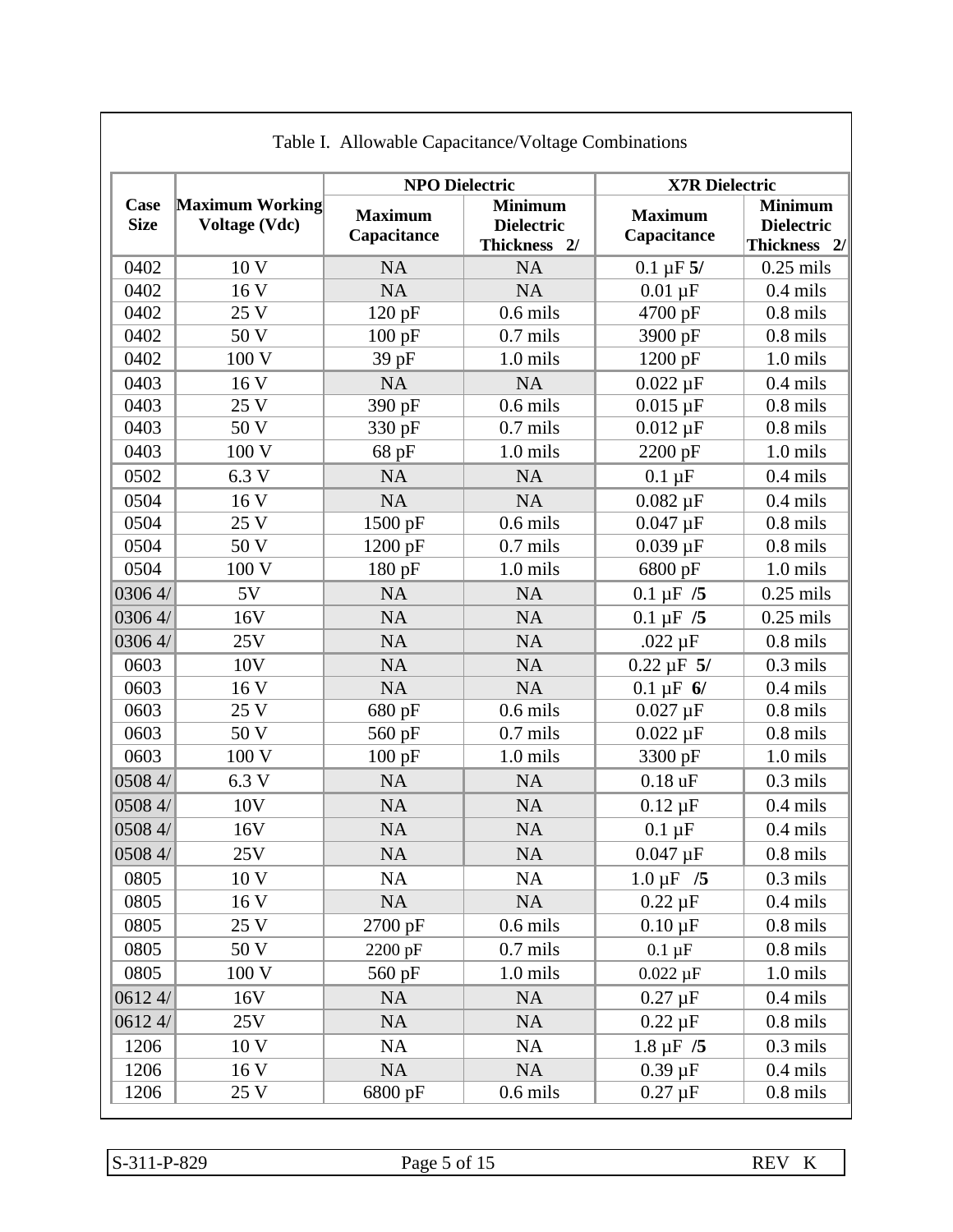|                            |                                         | <b>NPO Dielectric</b>         |                                                     | <b>X7R Dielectric</b>         |                                                     |  |
|----------------------------|-----------------------------------------|-------------------------------|-----------------------------------------------------|-------------------------------|-----------------------------------------------------|--|
| <b>Case</b><br><b>Size</b> | Maximum Working<br><b>Voltage (Vdc)</b> | <b>Maximum</b><br>Capacitance | <b>Minimum</b><br><b>Dielectric</b><br>Thickness 2/ | <b>Maximum</b><br>Capacitance | <b>Minimum</b><br><b>Dielectric</b><br>Thickness 2/ |  |
| 1206                       | 50 V                                    | 5600 pF                       | $0.7$ mils                                          | $0.22 \mu F$                  | $0.8$ mils                                          |  |
| 1206                       | 100 V                                   | 1500 pF                       | $1.0$ mils                                          | $0.1 \mu F$                   | 1.0 mils                                            |  |
| 09124/                     | 16V                                     | <b>NA</b>                     | <b>NA</b>                                           | $.68 \mu F$                   | $0.4$ mils                                          |  |
| 09124/                     | 25V                                     | <b>NA</b>                     | <b>NA</b>                                           | .47 $\mu$ F                   | $0.8$ mils                                          |  |
| 1209                       | 10 V                                    | <b>NA</b>                     | NA                                                  | $2.7 \mu F / 5$               | $0.3$ mils                                          |  |
| 1209                       | 16 V                                    | <b>NA</b>                     | <b>NA</b>                                           | $0.68 \mu F$                  | $0.4$ mils                                          |  |
| 1209                       | 25 V                                    | $0.010 \,\mu F$               | $0.6$ mils                                          | $0.47 \mu F$                  | $0.8$ mils                                          |  |
| 1209                       | 50 V                                    | 8200 pF                       | $0.7$ mils                                          | $0.39 \mu F$                  | $0.8$ mils                                          |  |
| 1209                       | 100 V                                   | 3900 pF                       | $1.0$ mils                                          | $0.15 \mu F$                  | 1.0 mils                                            |  |
| 1712                       | 16 V                                    | <b>NA</b>                     | <b>NA</b>                                           | $1.2 \mu F$                   | $0.4$ mils                                          |  |
| 1712                       | 25 V                                    | $0.022\mu F$                  | $0.6$ mils                                          | $1.0 \mu F$                   | $0.8$ mils                                          |  |
| 1712                       | 50 V                                    | $0.015 \,\mu F$               | $0.7$ mils                                          | $0.68 \,\mathrm{\upmu F}$     | $0.8$ mils                                          |  |
| 1712                       | 100 V                                   | 6800pF                        | 1.0 mils                                            | $0.27 \mu F$                  | 1.0 mils                                            |  |
| 1812                       | 10 <sub>V</sub>                         | <b>NA</b>                     | <b>NA</b>                                           | $4.7 \,\mu F$ /5              | $0.3$ mils                                          |  |
| 1725                       | 16 V                                    | <b>NA</b>                     | <b>NA</b>                                           | $3.3 \mu F$                   | $0.4$ mils                                          |  |
| 1725                       | 25 V                                    | $0.056 \,\mu F$               | $0.6$ mils                                          | $2.2 \mu F$                   | $0.8$ mils                                          |  |
| 1725                       | 50 V                                    | $0.039 \,\mu F$               | $0.7$ mils                                          | $1.8 \mu F$                   | $0.8$ mils                                          |  |
| 1725                       | 100 V                                   | $0.018 \mu F$                 | 1.0 mils                                            | $0.68 \,\mathrm{\upmu F}$     | $1.0$ mils                                          |  |
| 2225                       | 16 V                                    | <b>NA</b>                     | <b>NA</b>                                           | $3.9 \mu F$                   | $0.4$ mils                                          |  |
| 2225                       | 25 V                                    | $.068 \mu F$                  | $0.6$ mils                                          | $3.3 \mu F$                   | $0.8$ mils                                          |  |
| 2225                       | 50 V                                    | $0.056 \,\mathrm{\upmu F}$    | $0.7$ mils                                          | $2.2 \mu F$                   | $0.8$ mils                                          |  |
| 2225                       | 100 V                                   | $0.027 \mu F$                 | 1.0 mils                                            | $1.0 \mu F$                   | $1.0$ mil                                           |  |

#### Table I. Allowable Capacitance/Voltage Combinations

Notes:

1/ NA indicates "Not Available"

2/ Thickness measured after firing.

3/ Deleted.

4/ Values shown here are reverse geometry, low inductance style capacitors.

5/ Maximum capacitance value may have DF values up to 7.5%.

6/ Maximum capacitance value may have DF values up to 5.0%.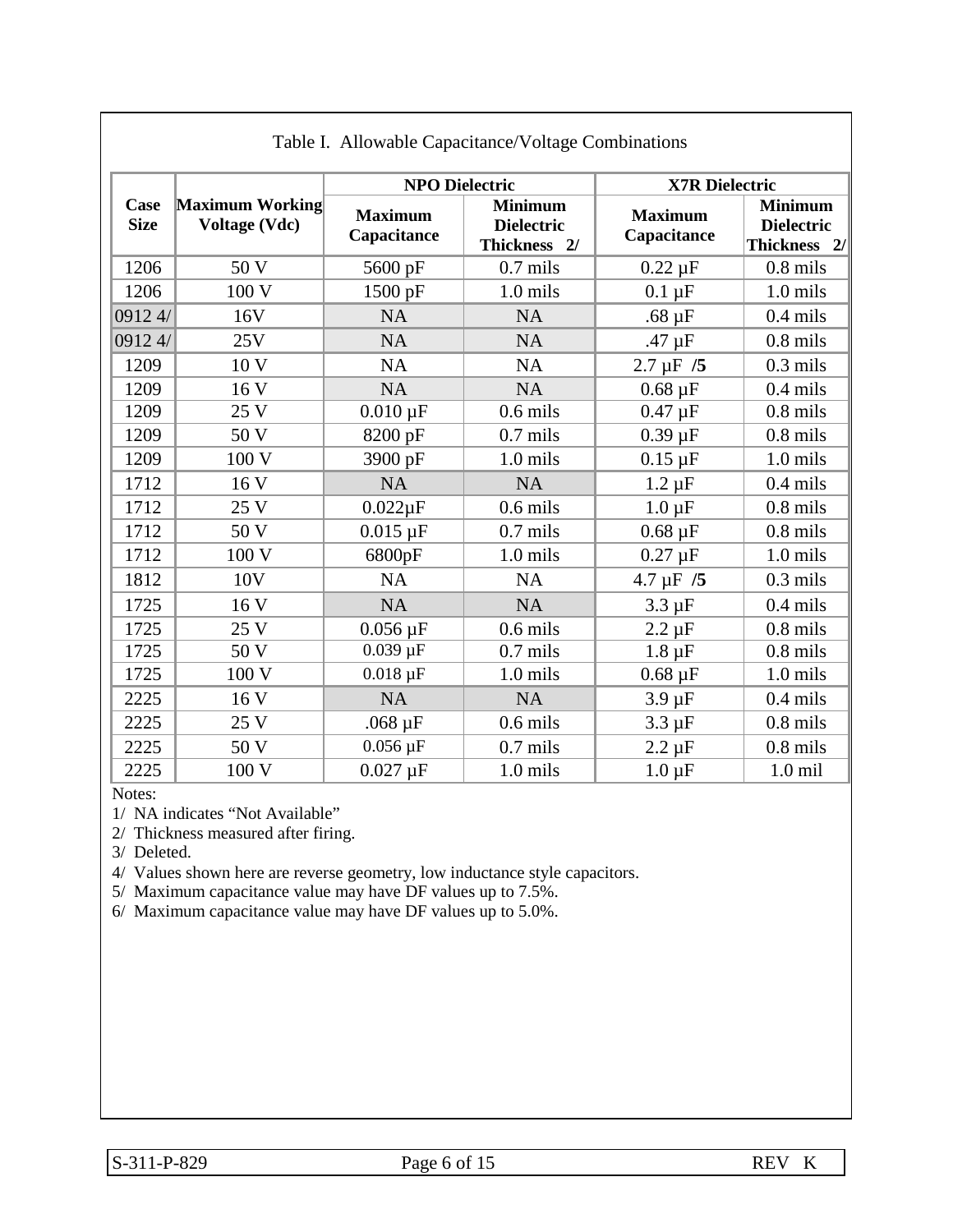## **2. APPLICABLE DOCUMENTS**

2.1 Government specifications, standards, and handbooks. The following Government specifications, standards, and handbooks form a part of this drawing to the extent specified herein. Unless otherwise specified, the issues of these documents are those listed in the issue of the Department of Defense Index of Specifications and Standards (DoDISS) and supplement thereto, in effect on the date of the contract or purchase order**.**

| <b>STANDARDS</b>      |                                                                                                                                                          |
|-----------------------|----------------------------------------------------------------------------------------------------------------------------------------------------------|
| <b>MILITARY</b>       |                                                                                                                                                          |
| MIL-STD-202           | <b>Test Methods for Electronic and Electrical</b><br>Components.                                                                                         |
| MIL-STD-883           | <b>Test Method Standard, Microcircuits</b>                                                                                                               |
| <b>SPECIFICATIONS</b> |                                                                                                                                                          |
| <b>MILITARY</b>       |                                                                                                                                                          |
| MIL-PRF-123           | Capacitors, Fixed, Ceramic Dielectric,<br>(Temperature Stable and General Purpose), High<br>Reliability, General Specification                           |
| MIL-PRF-32535         | Capacitor, Chip, Fixed, Ceramic Dielectric<br>(Temperature Stable and General Purpose),<br>Extended Range, High Reliability and Standard<br>Reliability. |
|                       |                                                                                                                                                          |

#### GENERAL SPECIFICATION FOR

National Aeronautics and Space Administration (NASA)

| EEE-INST-002 | Instructions for EEE Parts Selection, Screening, |
|--------------|--------------------------------------------------|
|              | <b>Qualification and Derating</b>                |

2.2 Non–Government publications. The following documents form a part of this document to the extent specified herein. Unless otherwise specified, the issues of the documents which are DoD adopted are those listed in the issue of the DoDISS in effect on the date of the contract or purchase order. Unless otherwise specified, the issues of documents not listed in the DoDISS are the issues of the documents in effect on the date of the contract or purchase order.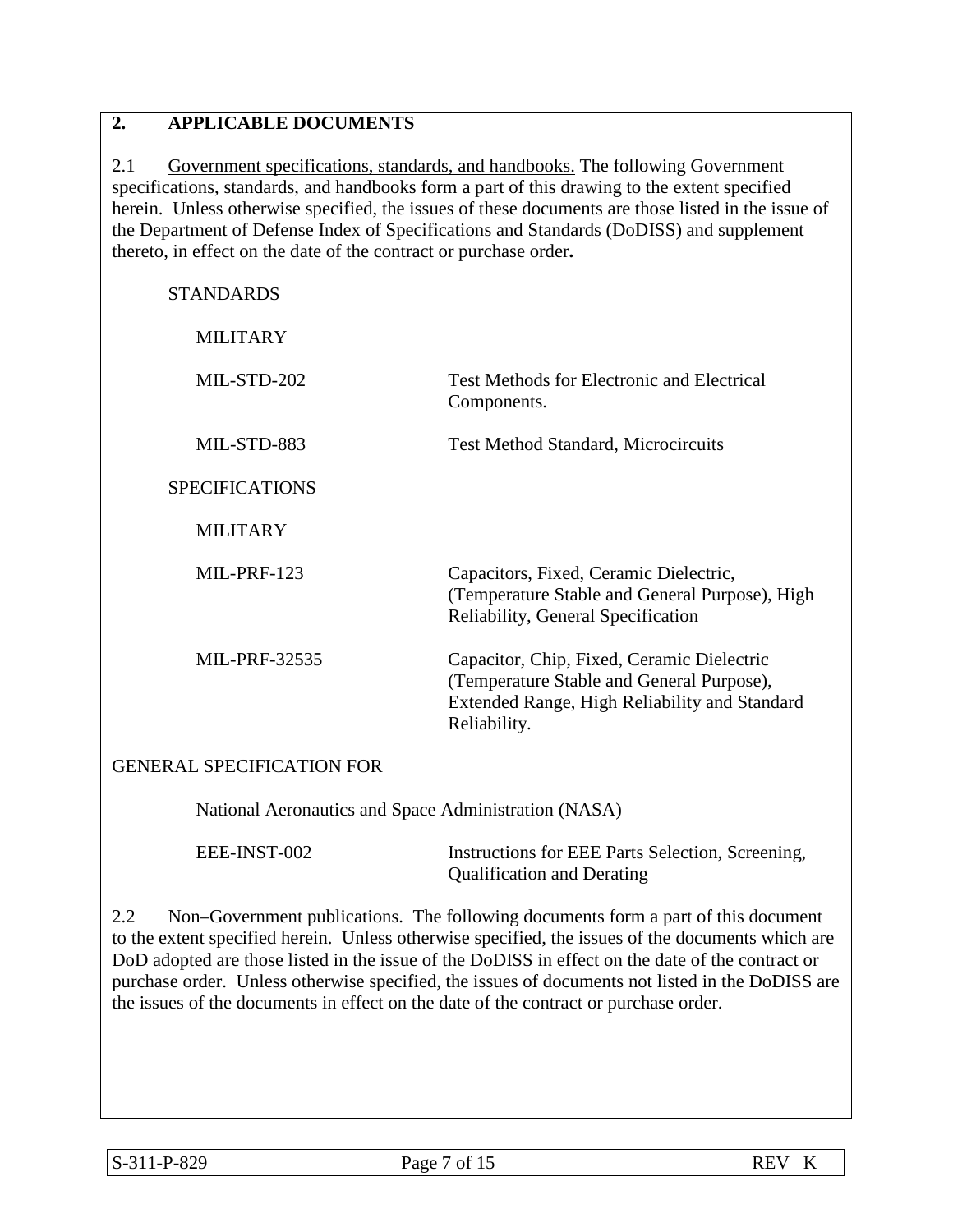| American National Standards Institute (ANSI)                   |                                                                                                                                                                                                                  |
|----------------------------------------------------------------|------------------------------------------------------------------------------------------------------------------------------------------------------------------------------------------------------------------|
| ANSI/NCSL Z540.3-2006 (R2013)                                  | Requirements for the Calibration of Measuring and<br>Test Equipment.                                                                                                                                             |
| Electrical Overstress/Electrostatic Discharge Association Inc. |                                                                                                                                                                                                                  |
| <b>EOS/ESD S20.20</b>                                          | For the Development of an Electrostatic Discharge<br>Control Program for Protection of Electrical and<br>Electronic Capacitors, Assemblies and Equipment<br>(Excluding Electrically Initiated Explosive Devices) |
| American National Standards Institute (ANSI)                   |                                                                                                                                                                                                                  |
| Electronic Industries Alliance (EIA)                           |                                                                                                                                                                                                                  |
| ANSI/EIA-469                                                   | <b>Standard Test Method for Destructive Physical</b><br>Analysis (DPA) of Ceramic Monolithic Capacitors.                                                                                                         |
| <b>American Society for Quality</b>                            |                                                                                                                                                                                                                  |
| <b>ANSI/ISO/IEC 17025-2005</b>                                 | General Requirements for the Competence of<br>Testing and Calibration Laboratories.                                                                                                                              |

2.3 Order of precedence**.** In the event of a conflict between the text of this document and the references cited herein (except for related associated specifications, specification sheets, or MS sheets), the text of this document takes precedence. Nothing in this document, however, supersedes applicable laws and regulations unless a specific exemption has been obtained.

## **3. REQUIREMENTS**

3.1 Individual Item Requirements. Individual item requirements for capacitors supplied to this specification shall be in accordance with the requirements of MIL-PRF-123, and as specified herein. Capacitors supplied to this specification shall meet all performance requirements as specified herein, under all combinations of environmental conditions specified herein.

3.1.1 Electrodes. All capacitors supplied to this specification shall be manufactured with precious metal electrodes.

3.1.2 Pure Tin. The use of pure tin, as an underplate or final finish, is prohibited both internally and externally. Tin content of capacitor components and solder shall not exceed 96 percent, by mass. Tin shall be alloyed with a minimum of 4 percent lead, by mass.

3.2 Interface Requirements. Capacitors supplied to this specification shall meet the physical dimension requirements as specified in Figure 1, herein.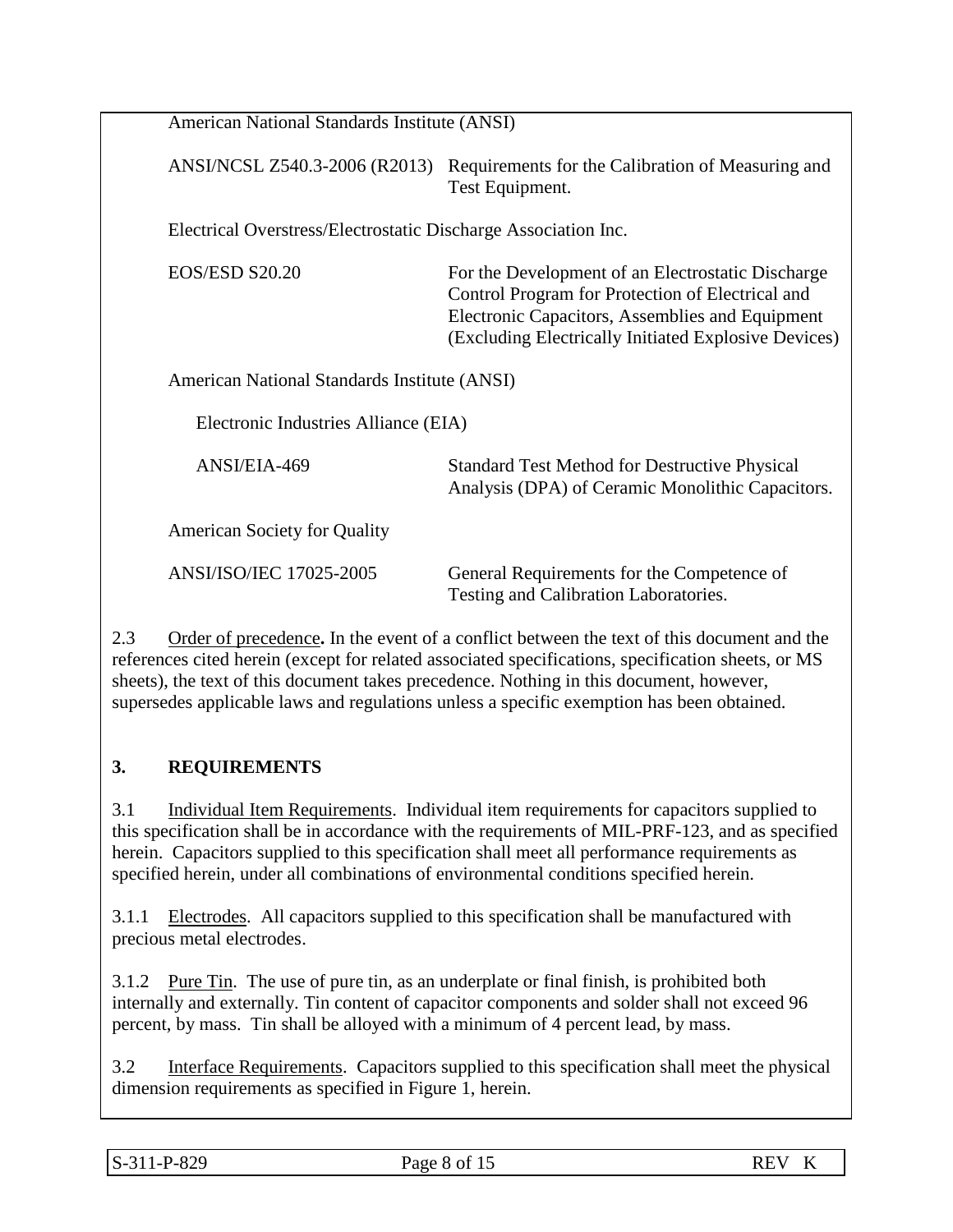3.2.1 Dielectric thickness. Dielectric thickness is the actual measured thickness of the fired ceramic dielectric layer. Capacitors supplied to this specification shall have a minimum dielectric thickness of 0.8 mils for 50Vdc rated capacitors, or 1.0 mil for 100Vdc rated capacitors. Capacitors rated below 50Vdc shall meet the dielectric thickness requirement of 0.8 mils, unless specifically identified in Table I. Voids, or the cumulative effect of voids, shall not reduce the total dielectric thickness by more than 50 percent. Maximum dielectric constant shall be 4000 for X7R dielectric; 100 for NPO dielectric.

3.2.2 Side Margin Requirements. For capacitors rated at <25 V, side margin requirements are not specified in ANSI/EIA-469, Table 6. Capacitors supplied to this specification, and rated below 25 V, shall meet the following minimum requirement. Side margins shall be 0.015mm (0.0006"), minimum. Capacitors rated at  $\geq$ 25 V shall meet the requirements of ANSI/EIA-469, Table 6.

3.2.3 End Margin Requirements. For capacitors rated at <25 V, end margin requirements are not specified in ANSI/EIA-469, Table 7. Capacitors supplied to this specification, and rated below 25 V, shall meet the following minimum requirement. End margins shall be 0.025mm (0.001"), minimum. Capacitors rated at  $\geq$ 25 V shall meet the requirements of ANSI/EIA-469, Table 7.

3.2.4 Cover Plate Thickness Requirements. For capacitors rated at <25 V, cover plate thickness requirements are not specified in ANSI/EIA-469, Table 8. Capacitors supplied to this specification, and rated below 25 V, shall meet the following minimum requirement. Cover plate thickness shall be 0.025mm (0.001"), minimum. Capacitors rated at  $\geq$ 25 V shall meet the requirements of ANSI/EIA-469, Table 8.

3.3 Insulation Resistance (IR @ 125°C). Capacitors shall be tested at +125°C and rated voltage in accordance with MIL-STD-202, Method 302. The minimum IR measurement shall be 10,000 Megohms or 100 Megohm-Microfarads.

3.4 Dielectric Withstanding Voltage (DWV). Capacitors shall be tested at two and one half times the rated voltage in accordance with MIL-STD-202, Method 301.

3.5 Insulation Resistance (IR  $\omega$  25°C). Capacitors shall be tested at +25°C and rated voltage in accordance with MIL-STD-202, Method 302. The minimum IR measurement shall be 100,000 Megohms or 1,000 Megohm-Microfarads.

3.6 Capacitance. Capacitors shall be tested at  $+25^{\circ}$ C and 1.0 VACrms in accordance with MIL-STD-202, Method 305.

3.7 Dissipation Factor (DF). Dissipation factor shall not exceed 0.15% for all NPO dielectric capacitors, in all voltage ranges. Dissipation factor, for X7R dielectric capacitors, shall not exceed 7.5% at the 5, 6.3, and 10 volt ratings, 5.0% at the 16 volt rating, 4.0% at the 25 volt ratings, 3.5% at the 50 volt rating, and 2.5% at the 100 volt rating. Note, in accordance with flag notes  $5/$  and  $6/$  of Table I herein, certain X7R capacitor values, in the  $5V$ ,  $6.3V$ , and  $10V$  ratings, may exhibit a dissipation factor exceeding 5%, up to a maximum of 7.5%.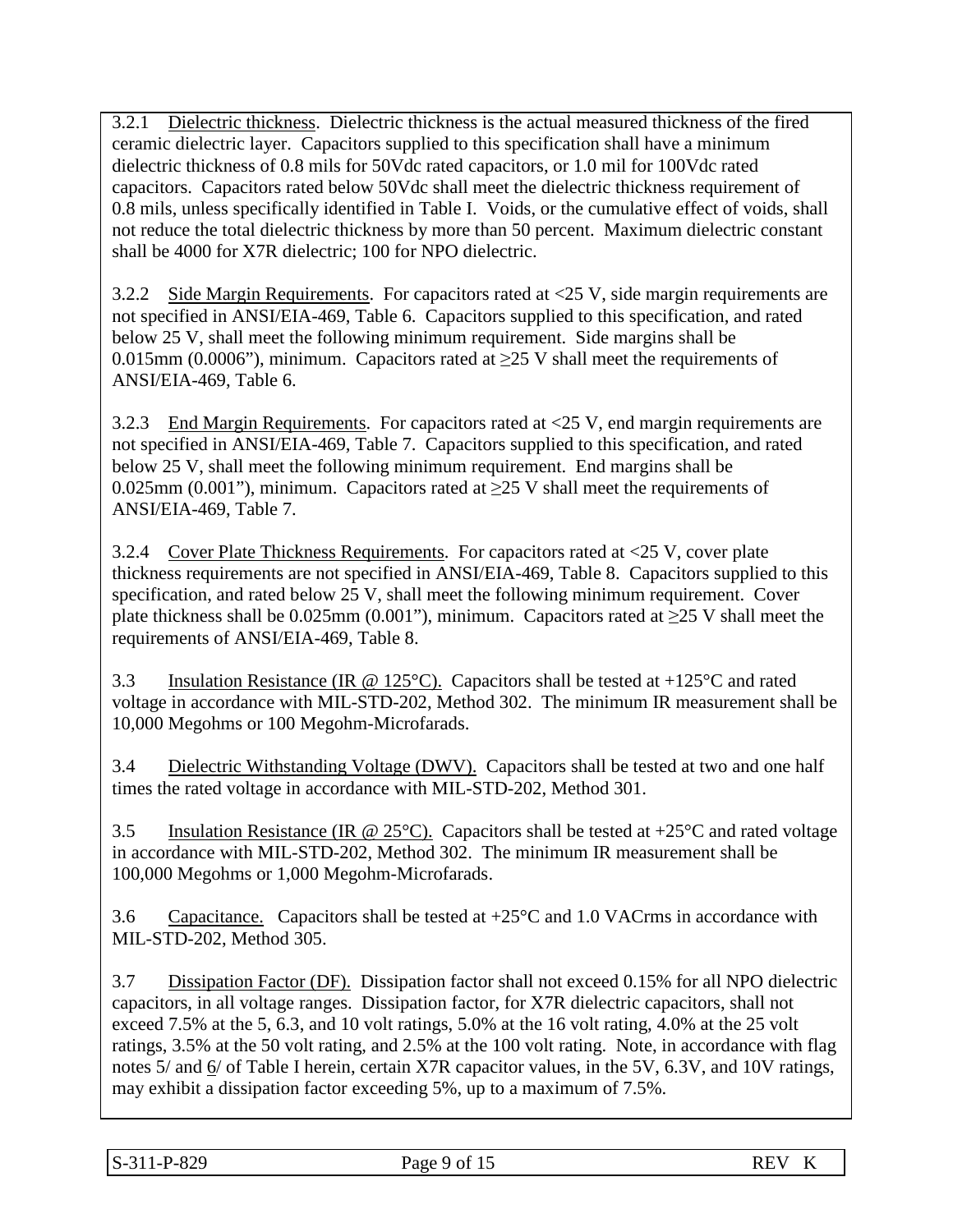3.8 Percent Defective Allowable (PDA). The cumulative PDA after Voltage Conditioning shall be less than 5%. Pieces rejected as out of tolerance for capacitance or visual screening will be removed from the lot, but not counted in the PDA calculation.

3.9 Visual Examination. Visual inspection, in accordance with MIL-PRF-123, Appendix B, shall be performed on 100% of the capacitors delivered to this specification.

3.10 Mechanical Examination.Mechanical inspection, in accordance with the requirements of MIL-PRF-123, shall be performed. Sample size shall be as specified in MIL-PRF-123.

# **4.0 QUALITY ASSURANCE PROVISIONS**

4.1 Responsibility for Inspection. Unless otherwise specified in the contract purchase order, the manufacturer of microcircuits supplied against this specification shall be responsible for the performance of all inspection requirements as specified herein. The procuring activity shall retain the right to perform any of the inspections specified herein, where such inspections are deemed necessary to assure that supplies and services conform to prescribed requirements.

4.1.1 Test Equipment and Inspection Facilities. Test and measuring equipment and inspection facilities of sufficient accuracy, quality, and quantity to permit performance of the required inspections specified herein shall be established and maintained by the manufacturer. The establishment and maintenance of a calibration system to control the accuracy of the measuring and test equipment shall be in accordance with ANSI/NCSL Z540.1-1994 (R2002) and ISO 17025:2000, or similar system approved by the procuring activity.

4.2 Design and Source Approval. Prior to qualification, the manufacturer's facility shall be subjected to survey, at the option of GSFC. Compliance with ANSI/NCSL Z540.1-1994 (R2002) and ISO 17025:2000 or equivalent is required. In addition, the history and detailed engineering of the specific (part) design shall be reviewed, as well as the documented manufacturing and quality control procedures. Only those source(s) approved in the design and source phase shall be eligible for qualification or award of contract under this specification. Source approval and design approval do not constitute part qualification or an equivalent thereof.

4.2.1 Qualification. Capacitors furnished to this specification shall be product which has been granted qualification approval by NASA/GSFC, and has been listed in the latest revision of the GSFC Qualified Products List Directory (QPLD).

4.2.1.1 QPL Status. Manufacturers supplying capacitors to this specification shall be listed on the version of QPDSIS-123 in effect on the date of purchase order or contract.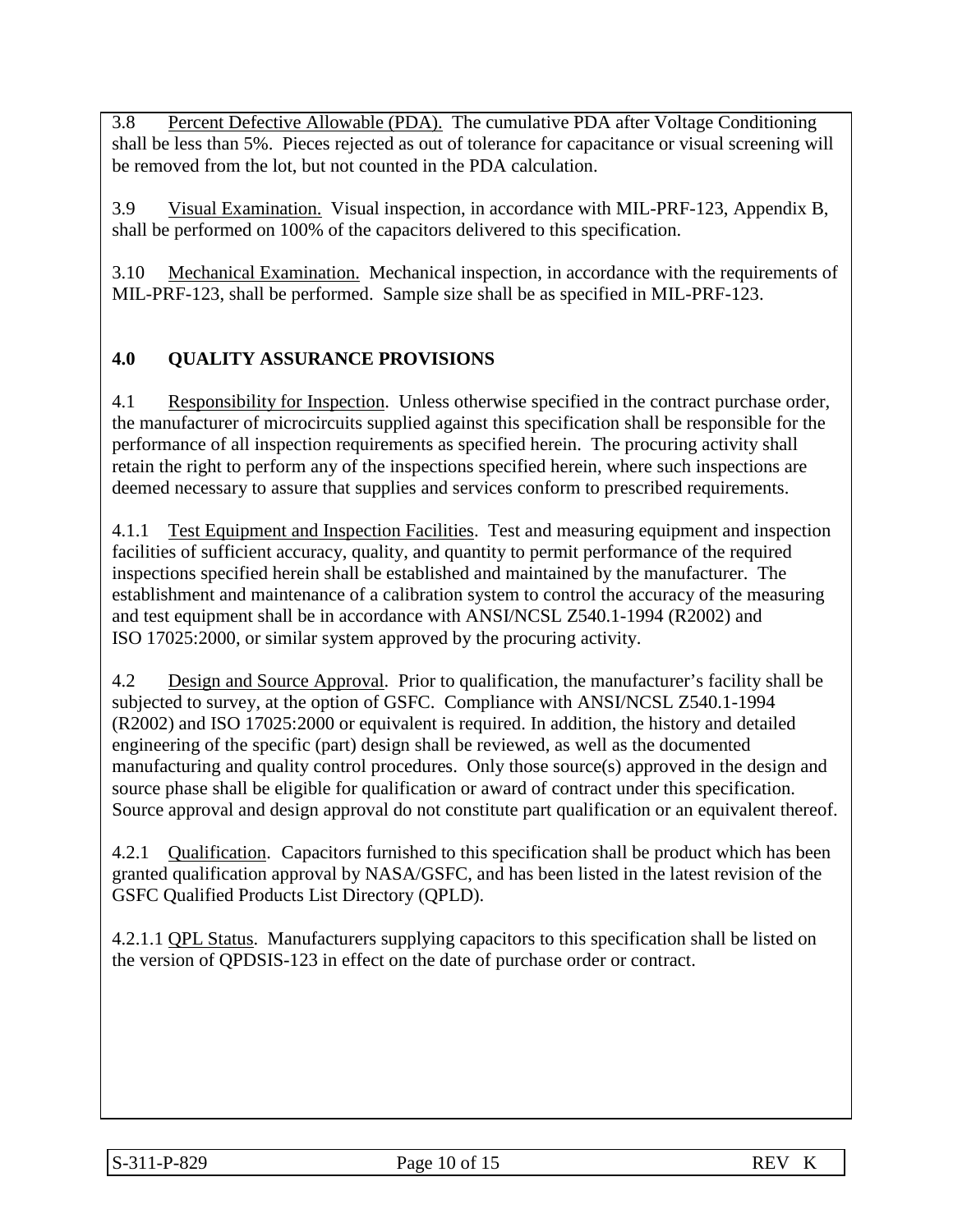4.2.2 Requalification. Requalification shall be imposed following any change in design, manufacture, materials, or quality control procedures as reviewed and approved during qualification. Requalification shall be required if it is demonstrated that any stipulation initially presented in the manufacturer's certification no longer applies. Inspection discrepancies that are not suitably explained by failure analysis, or by other means, shall also be considered a basis for disqualification by GSFC.

4.2.3 QPLD Summary Report. Manufacturers supplying capacitors to this specification shall provide an annual product summary, to the GSFC QPLD Administrator specified in paragraph 6.2. The summary shall include the total number of lots ordered/manufactured to this specification, by size and dielectric type, with pass/fail statistics (inspection lot level).

4.3 Classification of inspections. Inspections required by this specification shall be classified as follows.

- a. In Process Inspection
- b. Group A Inspection
- c. Group B Inspection

4.3.1 Inspection of product for delivery. Inspection of product for delivery to this specification shall consist of in-process inspection, Group A inspection, and Group B inspection.

4.3.2 Inspection lot. An inspection lot shall be defined in accordance with MIL-PRF-123, and shall consist of all capacitors of a single nominal capacitance and voltage rating of one design, from the same dielectric material batch, and processed as a single lot through all manufacturing steps on the same equipment.

4.4 In-Process Inspection. In-process inspection shall be as specified in MIL-PRF-123, Table X, and as specified herein.

4.4.1 Destructive Physical Analysis (DPA). Destructive physical analysis (pre-termination) shall be performed on each inspection lot of capacitors supplied to this specification. DPA shall be performed in accordance with the requirements of MIL-PRF-123; sample size shall be as specified in MIL-PRF-123. Analysis shall verify compliance with manufacturer's internal design requirements as well as the requirements of ANSI EIA 469.

4.5 Group A Inspection. Group A inspection shall be performed each inspection lot of capacitors supplied to this specification. Group A inspection shall consist of the following tests, performed in the order shown.

4.5.1 Thermal Shock. 100% of devices supplied to this specification shall receive thermal shock, in accordance with MIL-STD-202, Method 107, Test Condition A, except the temperature in step 3 shall be  $+125^{\circ}$ C, and number of cycles shall be twenty (20), minimum.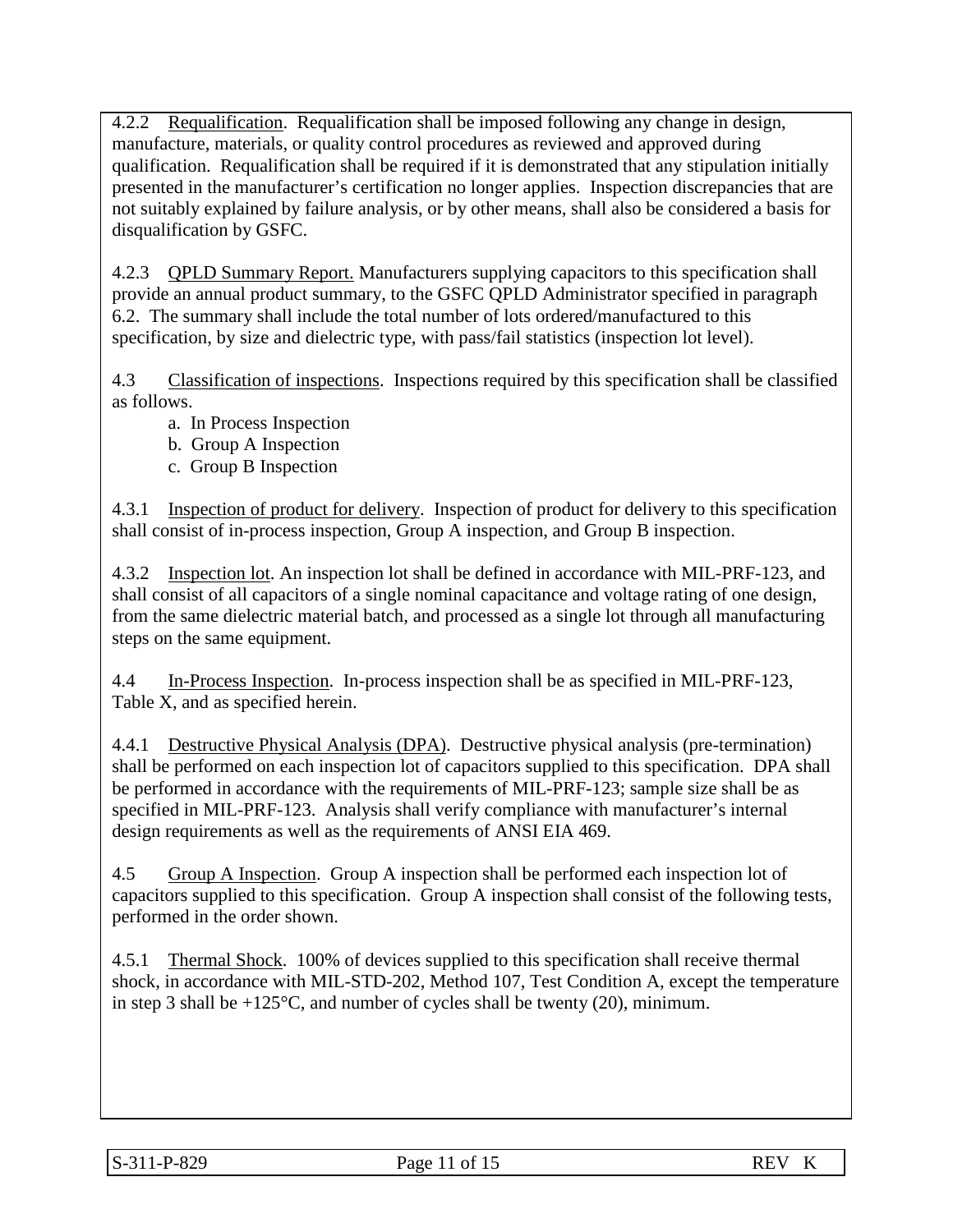4.5.2 Voltage Conditioning. 100% of devices supplied to this specification shall receive voltage conditioning. Voltage conditioning shall consist of applying twice the rated voltage to the capacitors at the maximum rated temperature of  $+125^{\circ}C + 4^{\circ}C/-0^{\circ}C$ , for a minimum of 168 hours and a maximum of 264 hours. Voltage conditioning may be terminated at any time during the 168 to 264 hour time interval, provided that the number of failures detected during the last 48 hours of test is less than 0.1%, or one piece. Resistors may be used in lieu of fuses specified by MIL-PRF-123.

4.5.3 Electrical Performance. After completion of voltage conditioning, all capacitors shall be subjected to the electrical inspections, as specified below. The supplier has the option of performing these electrical tests in any order except insulation resistance shall always be done after dielectric withstanding voltage.

Insulation resistance at  $+125^{\circ}$ C, per paragraph 3.3. herein. Dielectric Withstanding Voltage, per paragraph 3.4 herein. Insulation Resistance at  $+25^{\circ}$ C, per paragraph 3.5 herein. Capacitance, per paragraph 3.6 herein. Dissipation Factor, per paragraph 3.7 herein.

4.5.4 Percent Defective Allowable (PDA). PDA shall be calculated per paragraph 3.8 herein.

4.5.5 Visual and Mechanical Inspection. Visual inspection shall be performed on 100% of the capacitors supplied to this specification, as specified in paragraph 3.9 herein. Mechanical inspection shall be performed on a sample of the deliverable capacitors supplied to this specification, per paragraph 3.10 herein.

4.6 Group B Inspection. Group B inspection shall be performed on each inspection lot of capacitors delivered against this specification. Capacitors used for Group B inspections shall have successfully passed all Group A inspections. Group B inspection shall consist of the tests as specified in MIL-PRF-123, and as specified herein. Tests shall be performed in the order shown. Sample sizes shall be as specified below.

4.6.1 Subgroup 1 sample size. For capacitors with dielectric thickness equal to or greater than 0.8 mils (reference Table I herein), sample size shall be forty-five (45) with zero (0) rejects allowed. For capacitors with dielectric thickness less than 0.8 mils (reference Table I herein), sample size shall be one hundred, twenty-five (125) with zero (0) rejects allowed.

4.6.1.1 Thermal Shock. Capacitors shall be tested in accordance with MIL-STD-202, Method 107, Test Condition A-3, except the temperature in step 3 shall be  $+125^{\circ}$ C.

4.6.1.2 Life Test. Capacitors shall be tested in accordance with MIL-STD-202, Method 108. Ambient temperature during testing shall be  $+125^{\circ}C$ ,  $+4^{\circ}C$ ,  $-0^{\circ}C$ .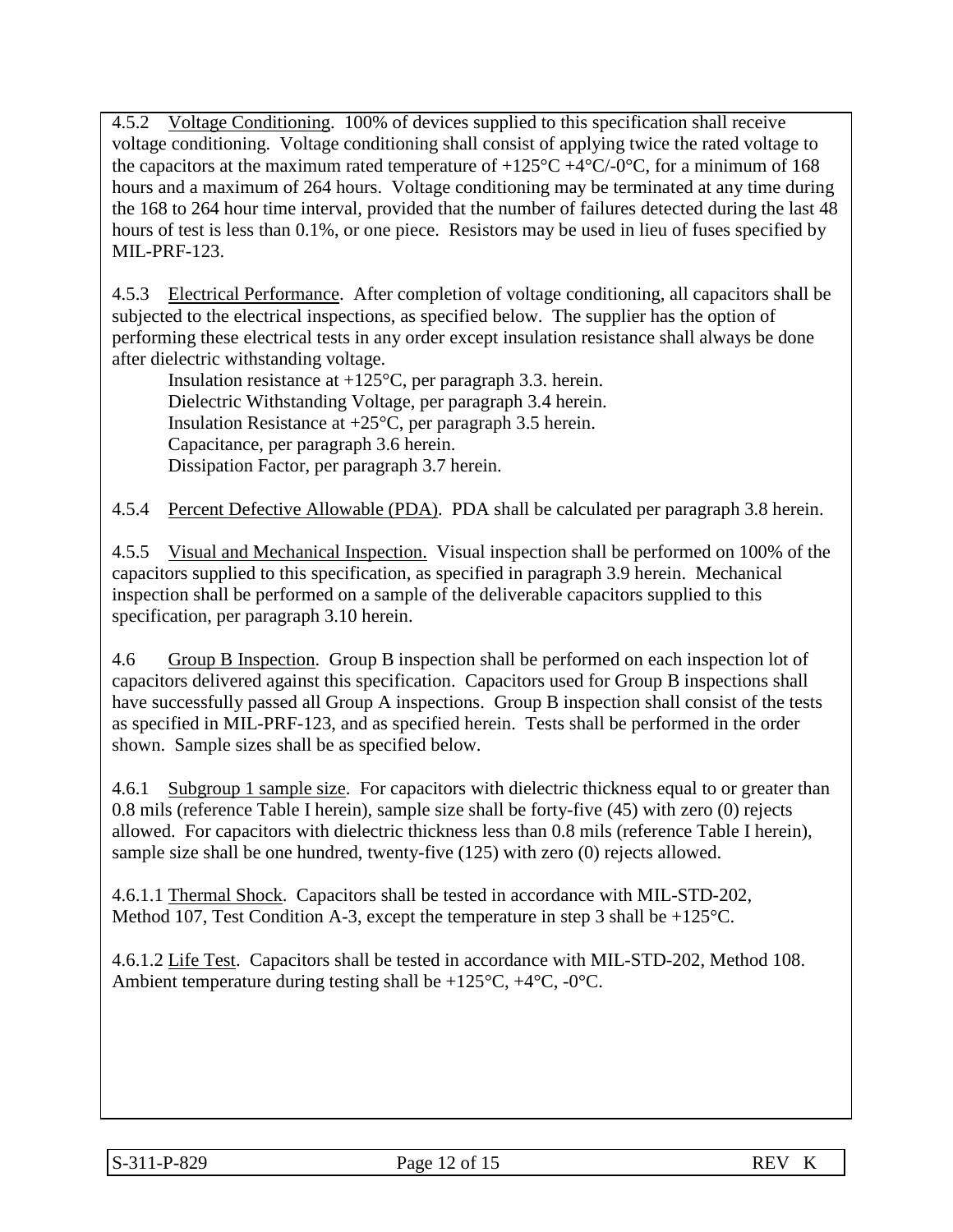4.6.2 Subgroup 2 sample size. Sample size shall be twelve (12) with zero (0) rejects allowed.

4.6.2.1 Humidity Steady State Low Voltage Test (HSSLV). Capacitors shall be tested in accordance with MIL-STD-202, Method 103, Condition A, with the exceptions and clarifications specified in MIL-PRF-123, paragraph 4.6.16.1.

4.6.3 Subgroup 3 sample size. Sample size shall be twelve (12) with zero (0) rejects allowed.

4.6.3.1 Voltage Temperature Limits. NPO capacitors shall be tested in accordance with MIL-PRF-123 BP characteristic.

4.6.3.2 Moisture Resistance Test. Moisture resistance testing is only applicable to capacitors with a package size (nominal) of 0805 (standard geometry), or 0612 (reverse geometry), and larger. Capacitors shall be tested in accordance with MIL-STD-202, Method 106, with the exceptions and clarifications specified in MIL-PRF-123, paragraph 4.6.16.2, and specified herein. Capacitors rated at less than fifty (50) volts shall be tested at the rated voltage.

4.6.4 Subgroup 4 sample size. Sample size shall be six (6) pieces. Test method shall be based on selected termination type. All twelve (12) terminations shall be tested.

4.6.4.1 Solderability. This test applies only to capacitors specified with termination "N". Solderability inspection shall be performed in accordance with MIL-STD-202, Method 208, with the exceptions and clarifications as specified in MIL-PRF-123, paragraph 4.6.13.2.

4.6.4.2 Shear Stress. This test applies only to capacitors specified with terminations "H" or "P". Shear stress shall be performed in accordance with MIL-PRF-32535, paragraph 4.6.10; mounting shall be in accordance with MIL-PRF-32535, paragraph 4.3.5, for termination H.

4.6.4.3 Bond Strength. This subgroup applies only to capacitors specified with termination "G". Bond strength testing shall be performed in accordance with MIL-STD-883, Method 2011, with the exceptions and clarifications as specified in MIL-PRF-38535, paragraph 4.6.12; mounting shall be in accordance with MIL-PRF-32535, paragraph 4.3.5, for termination G.

4.6.5 Group B Samples. Capacitors used for Group B inspections shall not be delivered as flight material. Test samples, or their remains, shall be maintained at the supplier's facility for a minimum of ten (10) years.

4.6.6 Deliverable data package. Each shipment of capacitors supplied to this specification shall contain the following information as a minimum.

- Certificate of Conformance
- DPA report
- Attribute summary data for Group A and Group B inspections
- Variables data for Group B, life test and humidity steady state low voltage testing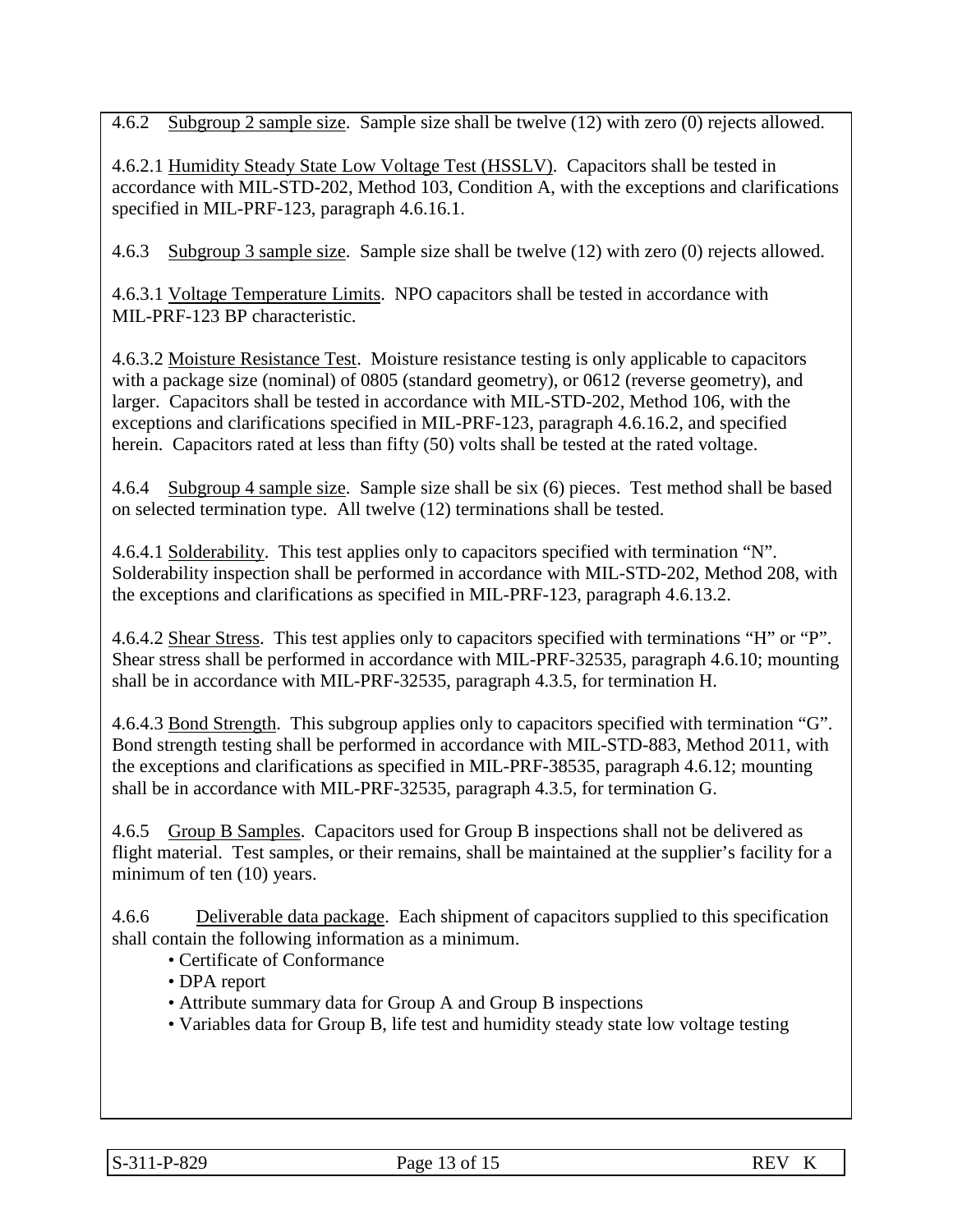| <b>SIZE</b> | L<br>(Inches)     | W<br>(Inches)     | <b>THICKNESS</b><br>MAX(T)<br>(Inches) | <b>METALIZATION</b><br><b>BAND</b> (M.B.)<br>(Inches) |
|-------------|-------------------|-------------------|----------------------------------------|-------------------------------------------------------|
| 0402        | $0.040 \pm 0.004$ | $0.020 \pm 0.004$ | 0.024                                  | 0.004 Min. Band 0.015 Min. Space                      |
| 0403        | $0.040 \pm 0.010$ | $0.030 \pm 0.010$ | 0.030                                  | 0.004 Min. Band 0.015 Min. Space                      |
| 0502        | $0.050 \pm 0.006$ | $0.022 \pm 0.004$ | 0.038                                  | 0.005 Min. Band; 0.020 Min. Space                     |
| 0504        | $0.050 \pm 0.010$ | $0.040 \pm 0.010$ | 0.040                                  | 0.005 Min. Band; 0.015 Min. Space                     |
| 0306        | $0.032 \pm 0.008$ | $0.063 \pm 0.008$ | 0.033                                  | 0.005 Min. Band; 0.010 Min. Space                     |
| 0603        | $0.063 \pm 0.006$ | $0.032 \pm 0.006$ | 0.035                                  | 0.005 Min. Band; 0.025 Min. Space                     |
| 0508        | $0.050 \pm 0.010$ | $0.080 \pm 0.010$ | 0.045                                  | 0.005 Min. Band; 0.020 Min. Space                     |
| 0805        | $0.080 \pm 0.010$ | $0.050 \pm 0.010$ | 0.055                                  | $0.020 \pm 0.010$                                     |
| 0612        | $0.063 \pm 0.010$ | $0.126 \pm 0.010$ | 0.055                                  | 0.005 Min. Band; 0.025 Min. Space                     |
| 1206        | $0.126 \pm 0.008$ | $0.063 \pm 0.008$ | 0.060                                  | $0.020 \pm 0.010$                                     |
| 0912        | $0.095 \pm 0.010$ | $0.126 \pm 0.010$ | 0.065                                  | 0.005 Min. Band; 0.025 Min. Space                     |
| 1209        | $0.126 \pm 0.010$ | $0.095 \pm 0.010$ | 0.065                                  | $0.020 \pm 0.010$                                     |
| 1712        | $0.175 \pm 0.013$ | $0.125 \pm 0.010$ | 0.065                                  | $0.020 \pm 0.010$                                     |
| 1812        | $0.180 \pm 0.015$ | $0.125 \pm 0.015$ | 0.080                                  | $0.020 \pm 0.010$                                     |
| 1725        | $0.175 \pm 0.013$ | $0.250 \pm 0.018$ | 0.065                                  | $0.020 \pm 0.010$                                     |
| 2225        | $0.220 \pm 0.015$ | $0.250 \pm 0.018$ | 0.080                                  | $0.020 \pm 0.010$                                     |



Figure 1. Mechanical Configuration.